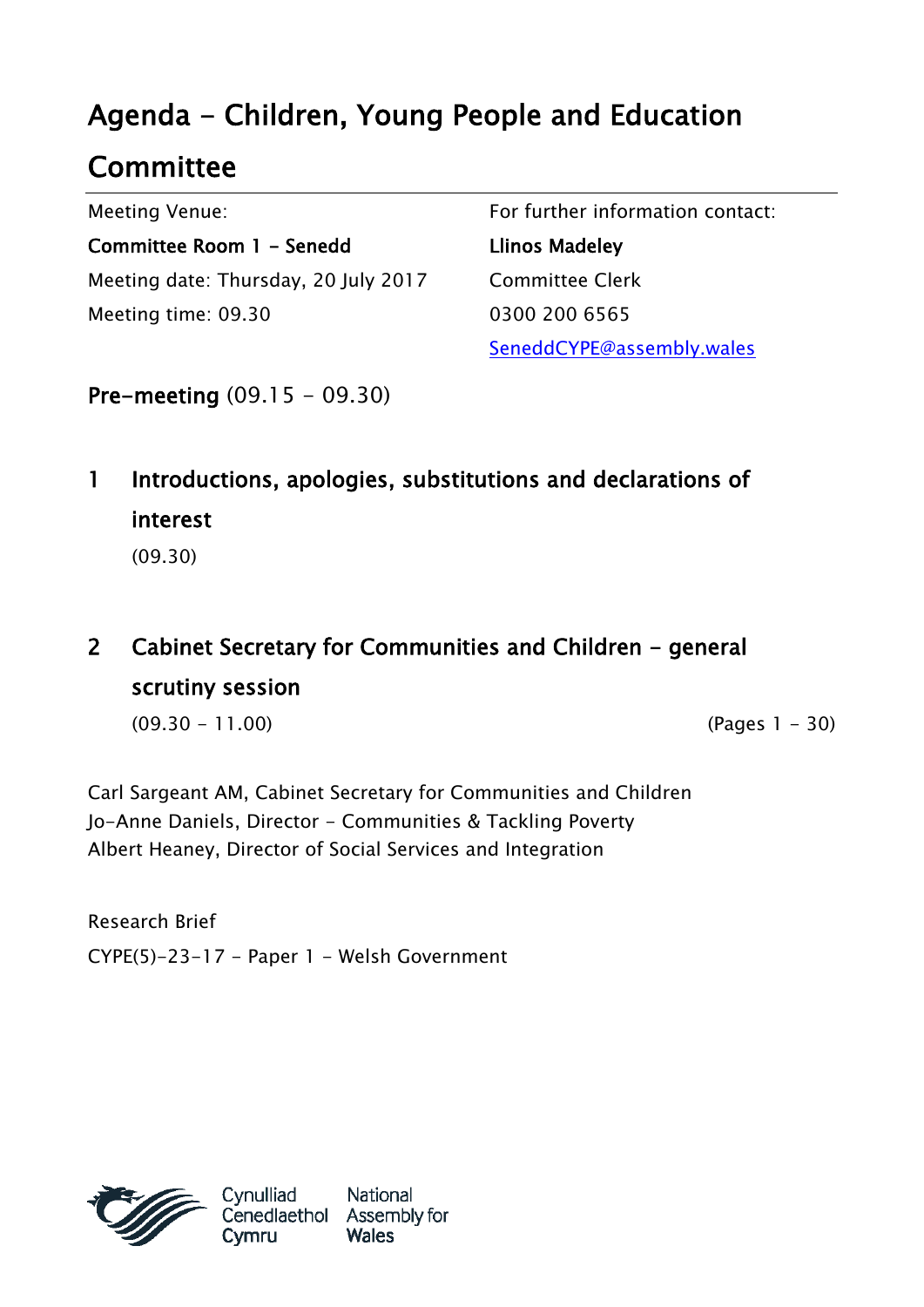## 3 Paper(s) to note

Letter from the Chair to the Minister for Lifelong Learning and Welsh Language - Youth Work

(Pages 31 - 32)

 $CYPE(5)-23-17$  – Paper 2 – to note

Letter from the Minister for Lifelong Learning and Welsh Language - Additional Learning Needs Transformation Programme

(Pages 33 - 34)

 $CYPE(5)-23-17 - Paper 3 - to note$ 

Letter from the Chair to the Cabinet Secretary for Health, Well-being and Sport -Revised School Nursing Framework

 $CYPE(5)-23-17$  – Paper 4 – to note

Letter from the Llywydd - Implementation of the Wales Act 2017

(Pages 36 - 38)

(Page 35)

 $CYPE(5)-23-17$  - Paper 5 - to note

Statement by the Children's Commissioner for Wales - the Concluding Observations of the UN Committee on the Rights of the Child

(Pages 39 - 41)

 $CYPE(5)-23-17$  - Paper  $6$  - to note

Letter from the Llywydd and Chair of Business Committee - Programmming forthcoming legislation

(Page 42)

 $CYPE(5)-23-17$  - Paper 7 - to note